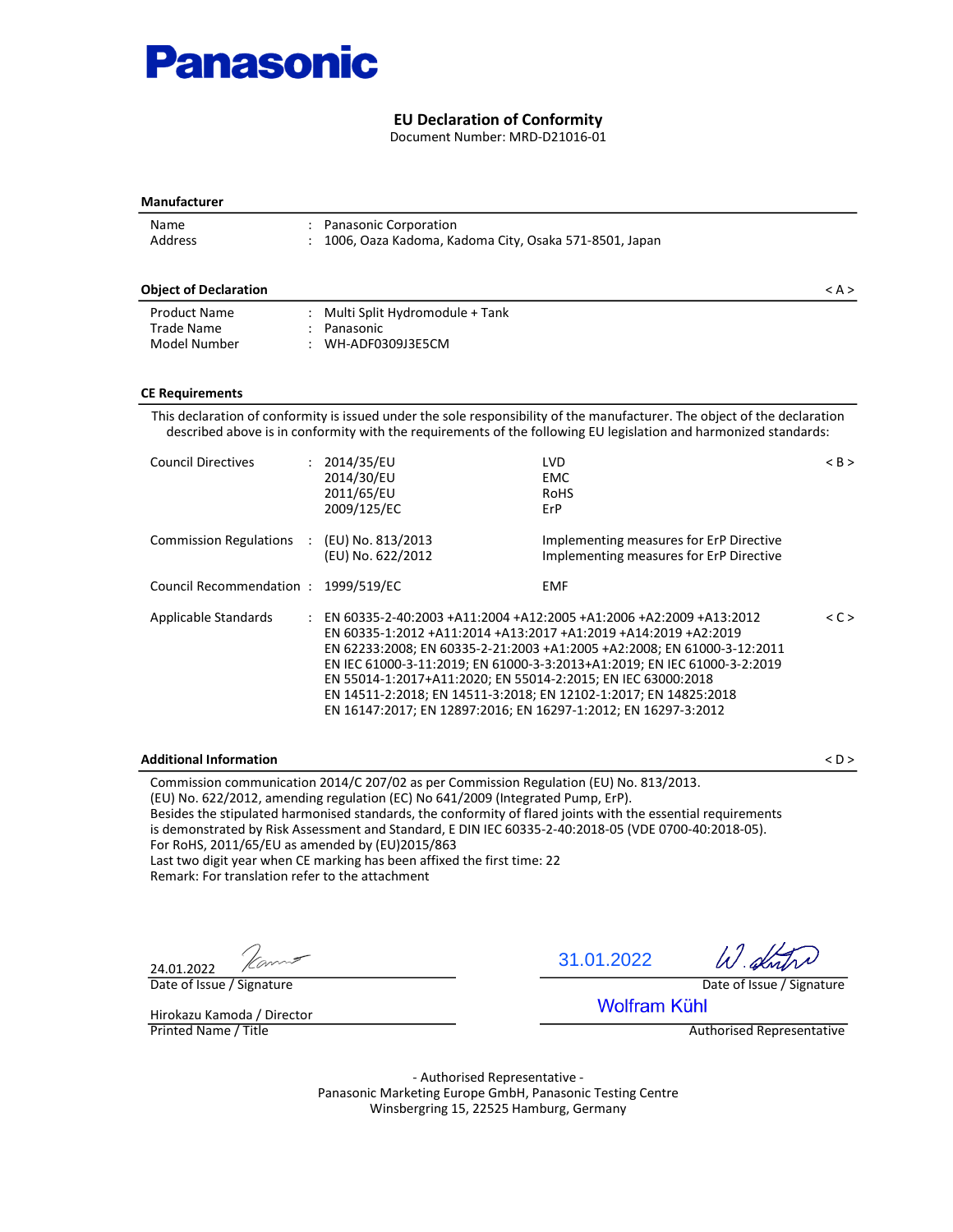## Translation Data of the DoC's statement for Enlarged EU

CEQAD

#### **(English)**

The object of the declaration described above <A> is in conformity with the requirements of the following EU legislations <B> and harmonized standards <C> and other provided information if any<D> .

#### **(German)**

Das oben beschriebene Objekt <A> entspricht den Anforderungen der nachfolgend aufgeführten EU-Richtlinien/ Verordnungen <B>, harmonisierten Standards <C> und, wenn aufgeführt, weiteren Angaben <D>.

#### **(French)**

L'objet de la déclaration décrite ci-dessus <A> est conforme aux conditions stipulées dans les législations de l'Union européenne énoncées ci-après <B> et aux normes harmonisées <C>, et autres informations fournies le cas échéant <D>.

#### **(Spanish)**

El objeto de la declaración mencionada anteriormente <A> es conforme a los requerimientos de las siguientes regulaciones CE <B> y estándares armonizados <C> y a otra información provista, si aplica <D>.

#### **(Italian)**

L'oggetto <A> della dichiarazione sopra descritto è conforme ai requisiti delle seguenti legislazioni europee <B> e norme armonizzate <C>e alle informazioni fornite se presenti<D>.

#### **(Swedish)**

Föremålet för den deklaration som beskrivs ovan <A> är i överensstämmelse med kraven i nedan nämnda EU-lagstiftning <B> och harmoniserade standarder <C> samt eventuell övrig information <D>. **(Dutch)**

De inhoud van de verklaring hierboven <A> is conform de vereisten van de volgende EU wetgeving <B> en de geharmoniseerde standaarden <C> en desgevallend met andere geleverde informatie<D>.

#### **(Norwegian)**

Gjenstand for erklæringen som beskrives ovenfor <A> er i overensstemmelse med kravene ifølge EUlovene <B> og de harmoniserte normer <C> og eventuell annen informasjon om denne foreligger <D>.

#### **(Finnish)**

Yllä mainitussa vaatimustenmukaisuusvakuutuksessa mainittu laite <A> täyttää EU-lainsäädäntöön sisältyvien seuraavien asetuksien <B> sekä harmonisoitujen standardien <C> vaatimukset. Ja muiden annettujen tietojen, jos yhtään on annettu <D>.

#### **(Danish)**

Genstanden for ovennævnte erklæring <A> er i overensstemmelse med kravene i følgende EUlovgivning <B> og harmoniserede standarder <C> Samt andet givet information hvis tilgængeligt <D>. **(Portugiese)**

O objecto da declaração supra descrita <A> encontra-se em conformidade com os requisitos das legislações seguintes da UE <B> e das normas standard <C> e outras informações providenciadas se existentes<D>.

#### **(Greek)**

Το αντικείμενο της παρούσας Δήλωσης, το οποίο περιγράφεται στο εδάφιο <A>, ανταποκρίνεται στις απαιτήσεις των ακόλουθων, στο εδάφιο<B> αναφερόμενων Οδηγιών της Ευρωπαϊκής Ένωσης και των εναρμονισμένων πρότυπων κανονισμών του εδαφίου <C>. παρέχονται και άλλες πληροφορίες εφόσον υπάρχουν <D>..

#### **(Hungarian)**

A nyilatkozat fent említett tárgya <A> a következő EU rendeletek <B> és harmonizált szabványok <C> követelményeivel összhangban van. És egyéb tájékoztató jellegű információ, ha felmerül<D>.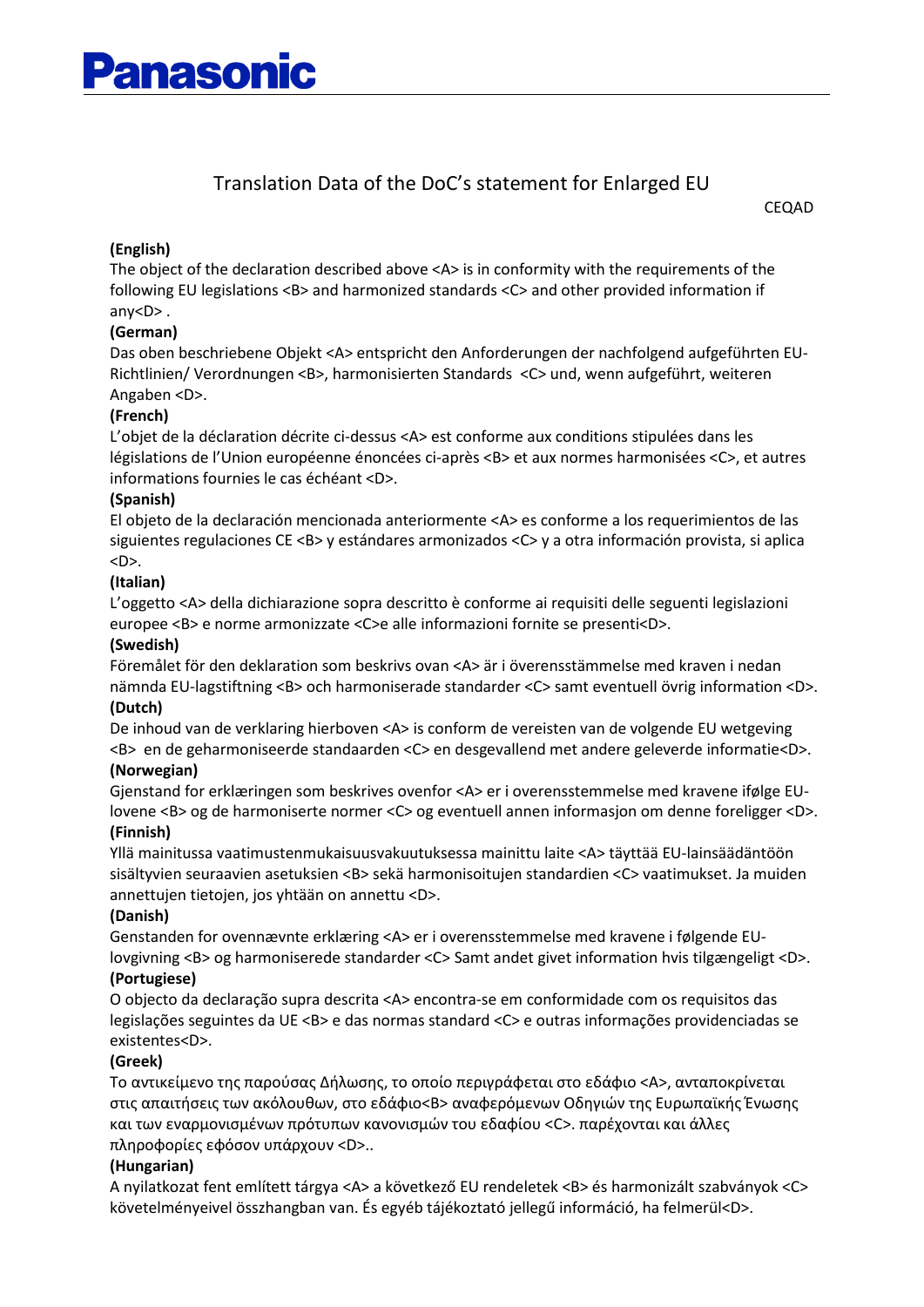# **Panasonic**

## **(Czech)**

Cíl výše uvedeného prohlášení <A> je v souladu s požadavky následujících legislativních ustanovení EU <B> a harmonizovanými normami <C> a další poskytnuté informace v případě <D>.

#### **(Polish)**

Przedmiot deklaracji opisany wyżej <A> jest zgodny z wymogami następujących przepisów prawnych UE <B> i zharmonizowanych norm <C>potrzebne informacje zostały przekazane <D>.

#### **(Slovene)**

Predmeti, opisani v deklaraciji zgoraj <A> ustrezajo zahtevam zakonodaje EU <B> in so v skladu s pristojnimi standardi <C>. in druge splošne informacije, v kolikor jih je<D>.

#### **(Slovak)**

Cieľ vyššie uvedeného prehlásenia <A> je v súlade s požiadavkami nasledujúcich legislatívnych ustanovení EÚ <B> a harmonizovanými normami <C> a ďalšie poskytnuté informácie keď dostupné<D>.

#### **(Estonian)**

Ülalkirjeldatud deklareeritav toode <A> vastab Euroopa Ühenduse määruste <B> ja ühtsete standardite <C> nõuetele. ja muu (sellega) seotud informatsioon <D>.

#### **(Latvian)**

Augstākminētās deklarācijas objekts <A> atbilst šādu ES likumdošanas aktu prasībām <B> un vienotajiem standartiem <C> un citu sniegto informāciju, ja kāda ir <D>.

#### **(Lithuanian)**

Aukščiau aprašytos deklaracijos objektas <A> atitinka šių Europos Sąjungos įstatymų reikalavimus <B> ir suderintus standartus <C> ir kita pateikta informacija jei yra <D>.

#### **(Bulgarian)**

Целта на горепосочената декларация <А> съответства на изискванията на следните законодателни актове на ЕС <B> и хармонизираните стандарти <C> и друга предоставена информация, при наличие на такава <D>.

#### **(Romanian)**

Obiectul declarației descris mai sus <A> este în conformitate cu cerințele următoarelor legislații UE <B> şi standardele armonizate <C> și alte informații furnizate în cazul în care sunt <D>.

#### **(Turkish)**

Beyana tabi yukarıda yazılı <A> ürünler aşağıda belirtilen Avrupa Birliği <B> mevzuatlarına, standartlarına <C> ve diğer ek bilgilere <D> uygundur.

#### **(Croatian)**

Predmet gore navedene izjave <A> je sukladan sa zahtjevima pravnih propisa EU u nastavku <B> i harmoniziranih normi <C> i druge pružene informacije, ukoliko ih ima <D>.

#### **(Albanian)**

Objekti i deklaratës së përshkruar më sipër <A> është në përputhje me kërkesat e legjislacionit vijues të BE-së <B> dhe standardeve të harmonizuara <C> dhe informacioneve të tjera të dhëna nëse ka <D>.

## **(Macedonian)**

Предметот на декларацијата опишан погоре <A> е во согласност со барањата на следните законодавства на ЕУ <B> и хармонизираните стандарди <C> и други обезбедени информации доколку ги има <D>.

## **(Serbian)**

Предмет горе описане декларације <А> је у складу са захтевима следећих закона ЕУ <B> и хармонизованих стандарда <C> и другим датим информацијама ако их има <D>.

#### **(Icelandic)**

Markmið yfirlýsingarinnar sem lýst er hér að ofan <A> er í samræmi við kröfur eftirfarandi ESB löggjafar <B> og samhæfðra staðla <C> og aðrar veittar upplýsingar ef einhverjar eru <D>.